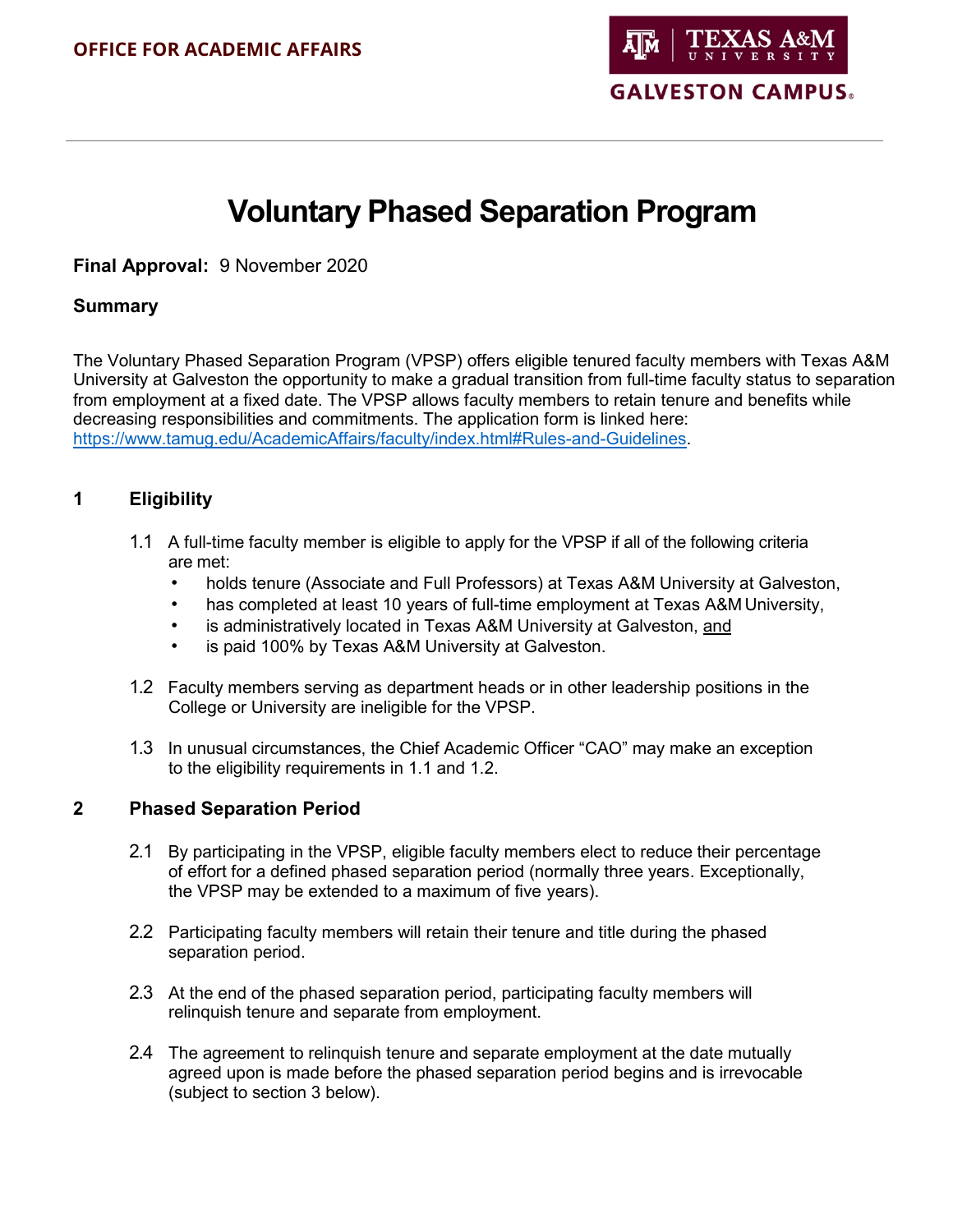# **3 Modifying the Phased Separation Period**

- 3.1 During the phased separation period, a participating faculty member may petition for an extension, providing that the total phased separation period does not exceed five years. Extensions require the approval of the CAO and are dependent on satisfactory performance (as identified in the required annual evaluation) and availability of sufficient financial resources.
- 3.2 A participating faculty member may choose to resign before the end of the predetermined phased separation period. No approval is required, but in order to allow affected departments to plan ahead, the proposed resignation date should be announced one semester in advance.

# **4 Percentage Effort and Workload**

- 4.1 During the phased separation period, eligible faculty members will be appointed at 50% effort (0.5 FTE). This effort may be 50% over the full 9-month academic year, or it may be distributed differently (e.g. [1](#page-1-0)00% effort for one full academic semester<sup>1</sup>).
- 4.2 Workload during the phased separation period is determined in advance as part of the written agreement. Typically, faculty members in the VPSP would be expected to teach at least two courses each year, although there may be modifications based on research activity. For example, a faculty active in research would have to identify how in the phased separation period they would close out their research projects and graduate mentorship commitments (spending out grants, graduating graduate students, writing papers/reports, etc). Participating faculty members are expected to perform service obligations consistent with their rank and percentage of effort.

### **5 Compensation and Benefits**

 $\overline{a}$ 

- 5.1 Participating faculty members will be compensated according to their percentage of effort during the phased separation period (e.g., at 50% of their regular 9-month base salary if effort is 50% for the full 9-month period).
- 5.2 Participating faculty members are eligible for merit raises during the phased separation period.
- 5.3 Participating faculty members are eligible for the benefits afforded to 50% FTE employees under the university's benefit plans, including health care and retirement plan contributions, during the phased separation period. Health care and other insurance premiums will be paid at the part-time rate.

<span id="page-1-0"></span><sup>1</sup> In the case where faculty member works 100% in one semester and 0% in the other, she/he will receive 100% of the state benefit contributions in the semester that they work full-time, and in the semester for which they are 0% effort, they are put on leave without pay. During that latter semester, they are responsible for the full premium and receive no state contribution.